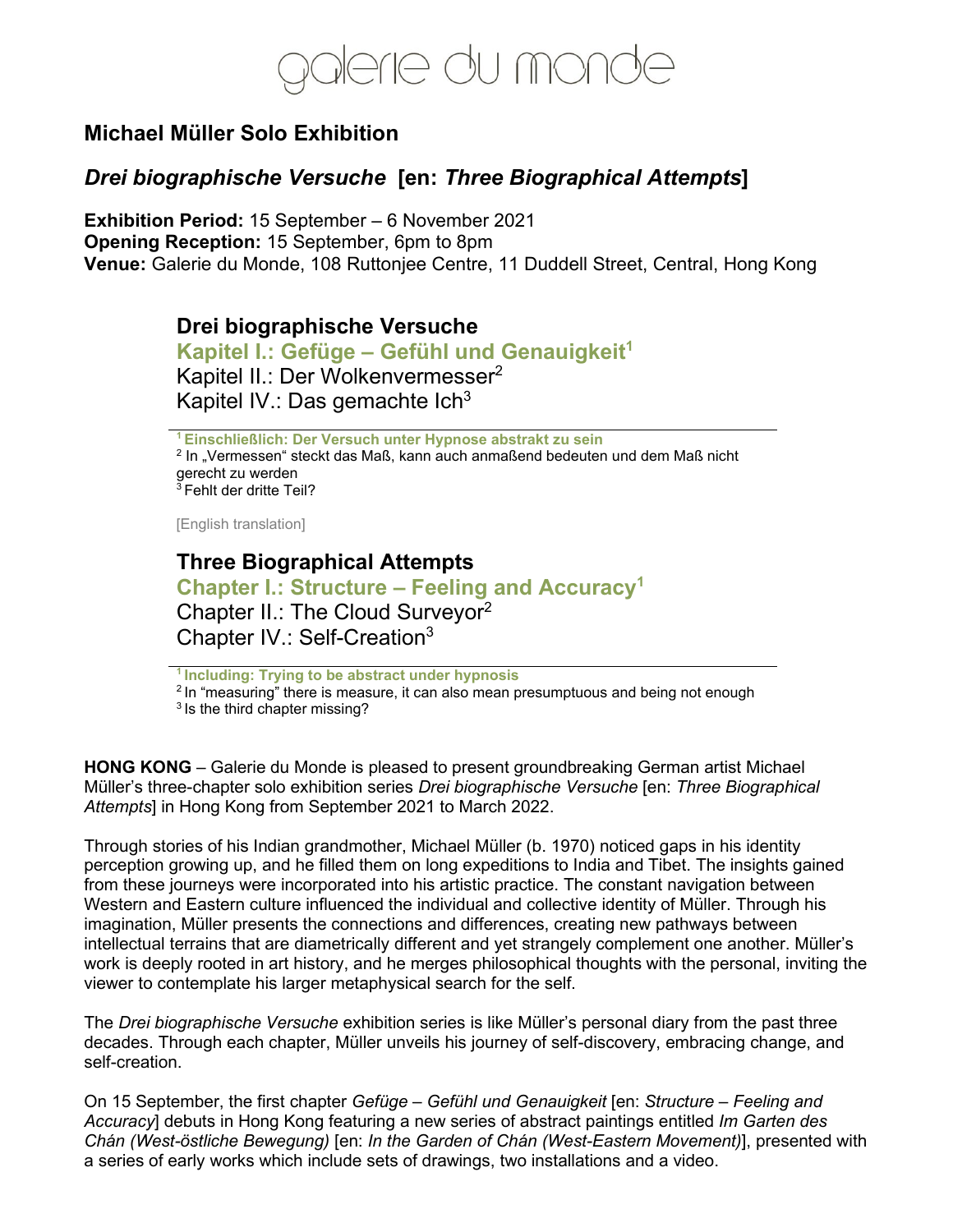JON CO BON

In the first chapter, Müller revisits his journey to Ladakh in the 1990s – a former kingdom in the high Himalayas, located in the west of the Tibetan cultural area. It was Müller's first time in India, to find his Asian roots. Müller spent a year in the Alchi Monastery in Ladakh, it was a life-defining trip. He was confronted with a dilemma: The Buddhist concept of letting go of one's ego, against developing his unique artistic identity. The pilgrimage to Mount Kailash was instrumental to his self-discovery.



*Magnetischer Hügel (auf dem Weg nach Alchi aus Richtung Changspa anreisend) 34°10'16.0"N 77°21'13.8"E* (2021) Series: Im Garten des Chán (West-östliche Bewegung) Acrylic and lacquer on Belgian linen, 196 x 356 x 4.5 cm Image courtesy of the artist and Galerie du Monde.

The color ranges that surrounded Müller in Ladakh – consisting of browns, greens and greys, are central to the *Im Garten des Chán (West-östliche Bewegung)* series. The paintings represent seven special places that Müller visited in the Himalayas, and he used these locations' GPS coordinates as titles. Mountains have always been places for lowlanders to exercise their imaginations. The complexity and richness of the cultures that developed in the Himalayas over millennia, between myth, religions and reality – were extremely thought-provoking for a young man from the West, who grew up in a German society that emphasizes rational thinking, science and accuracy.



A selection of pencil and ink drawings on green-lined graph paper from 2007-2009 are also on display. Müller was confronted with questions about the self when he created these drawings: What does it mean to be an artist? Yet what remains after that? Can we measure our feelings, our soul? How do we make sense of reality? What is precision? What does it mean to be true to oneself? These questions are directed not only to the artist and to art, but to us all – to the way we try to and want to understand the world.

*Hyperion schläft bei den Himmelhebern* (2007/2017) Series: Wolkenvermesser Pencil and graphite on different types of paper, 48.2 x 34.1 x 3.5 cm

While trekking through the highlands of Himalaya, Müller developed a fascination with observing clouds, and the ever-changing shapes of clouds. For Müller, clouds are "shifters" – like everything in life, including the "I" that we try to discover. Müller firmly believes that the self is *fluid* – our mindset, identities, emotions, realities, everything. How do we make sense in this fluid state? This is a key question for Müller in his artistic practice, which will be elaborated in the second chapter of the exhibition series: *Der Wolkenvermesser* [en: *The Cloud Surveyor*].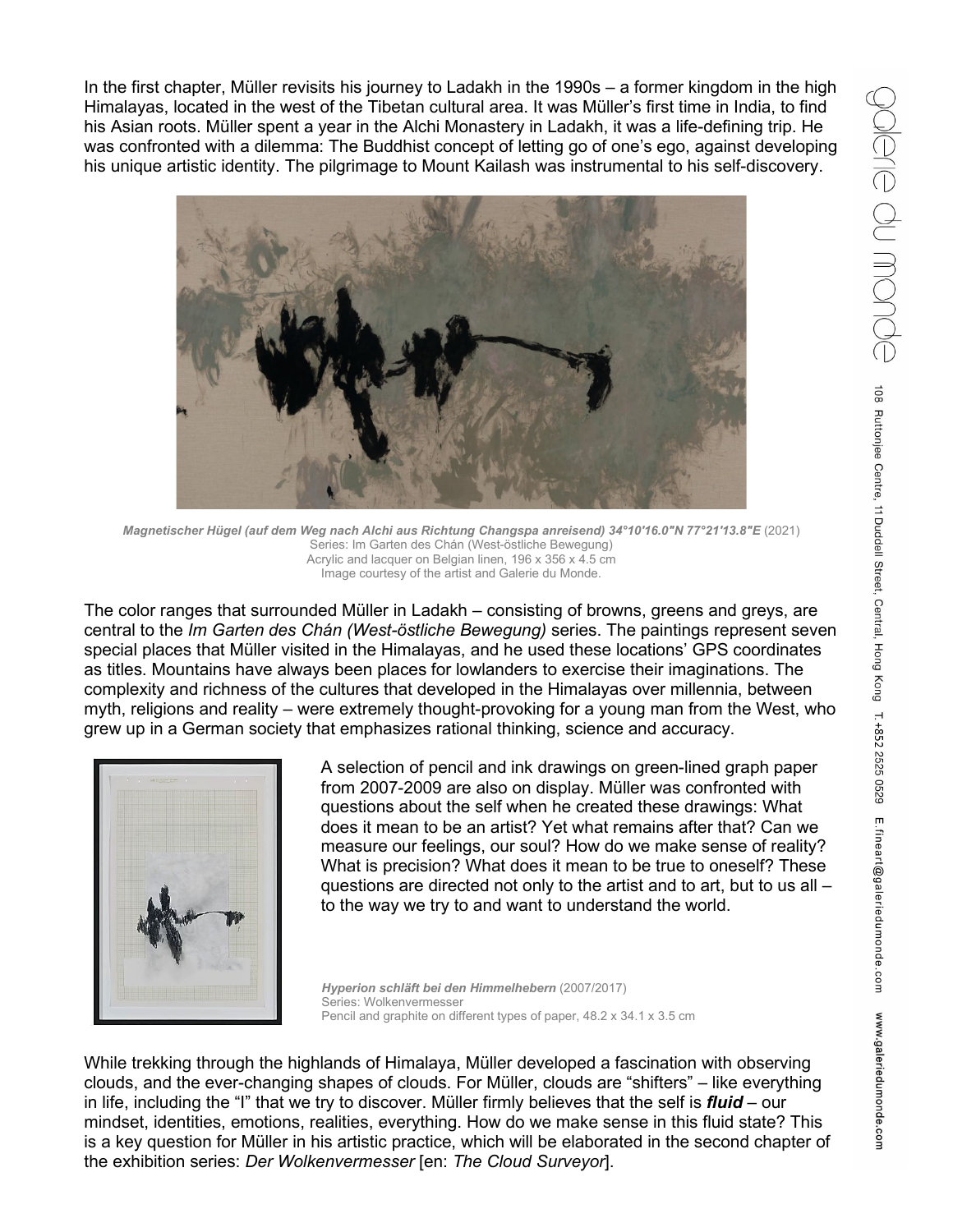T. +852 2525 0529

E.fineart@galeriedumonde.com

www.galeriedumonde.com



*Gebeine* (2012) Clay, wax and ink, 28 x 50 x 45 cm

Two installations are presented in the first chapter. *Gebeine* (2012), which means "bones", features a pair of sculpture made of clay, wax and ink in the form of legs – refers to the practice of sky burial. It is a funeral practice in which a human corpse is deconstructed into parts by a monk and placed on a mountaintop to decompose or to be eaten by birds. Tibetan Buddhists believe in reincarnation, and sky burial is a teaching on the impermanence of life.

The second installation *Innen und Außen, unbekannt* (2013) [en: *Inside and Outside, unknown*], features two archaic rocks and a set of stone-like looking objects made of ceramics and sponges. Sponge is an absorbent material and could be cut into various shapes. Müller uses sponges as a symbolism for humans. What is fueling our soul? What is the tension between our inner self and outer self? How do we present our "self" to the world? We learn, we read, we experience – throughout life we "absorb" different elements and self-create our unique and fluid self.

The re-forming of materials and the recoding of assumptions are viable instruction manuals for accessing Müller's work. His work also draws out how abstraction is related to agency and logic. With multi-part work *The Attempt to be Abstract Under Hypnosis (1) / to breathe (5) (2007)*, the video documents the process of producing the drawings, which Müller did under hypnosis, having set himself the task of reproducing the first drawing as true to the original as possible. Throughout his artistic practice, Müller tries to dismantle prevalent repertories of thought. He generates resistance and reassembles them.



*The Attempt to be Abstract Under Hypnosis (1)* (2007), Video and sound on DVD, 105 min (screencap) *to breathe (5)* (2007), Pencil on paper, 29.7 x 42 cm each, 11-part work

Questions of self, and of art's possible modes of action simultaneously lead through Müller's oeuvre and produce connections between works that seem quite far-removed from one another in terms of both content and time. Müller believes one must first undergo a process of self-deformation in order to develop a new way of seeing through shifting perspectives. He aims to enable the viewer to develop an individual position in relation to the work, expanding on the approach of radical openness to potential and different modes of looking – which leads us to "self-creation" that he will explore in the final chapter of the exhibition series.